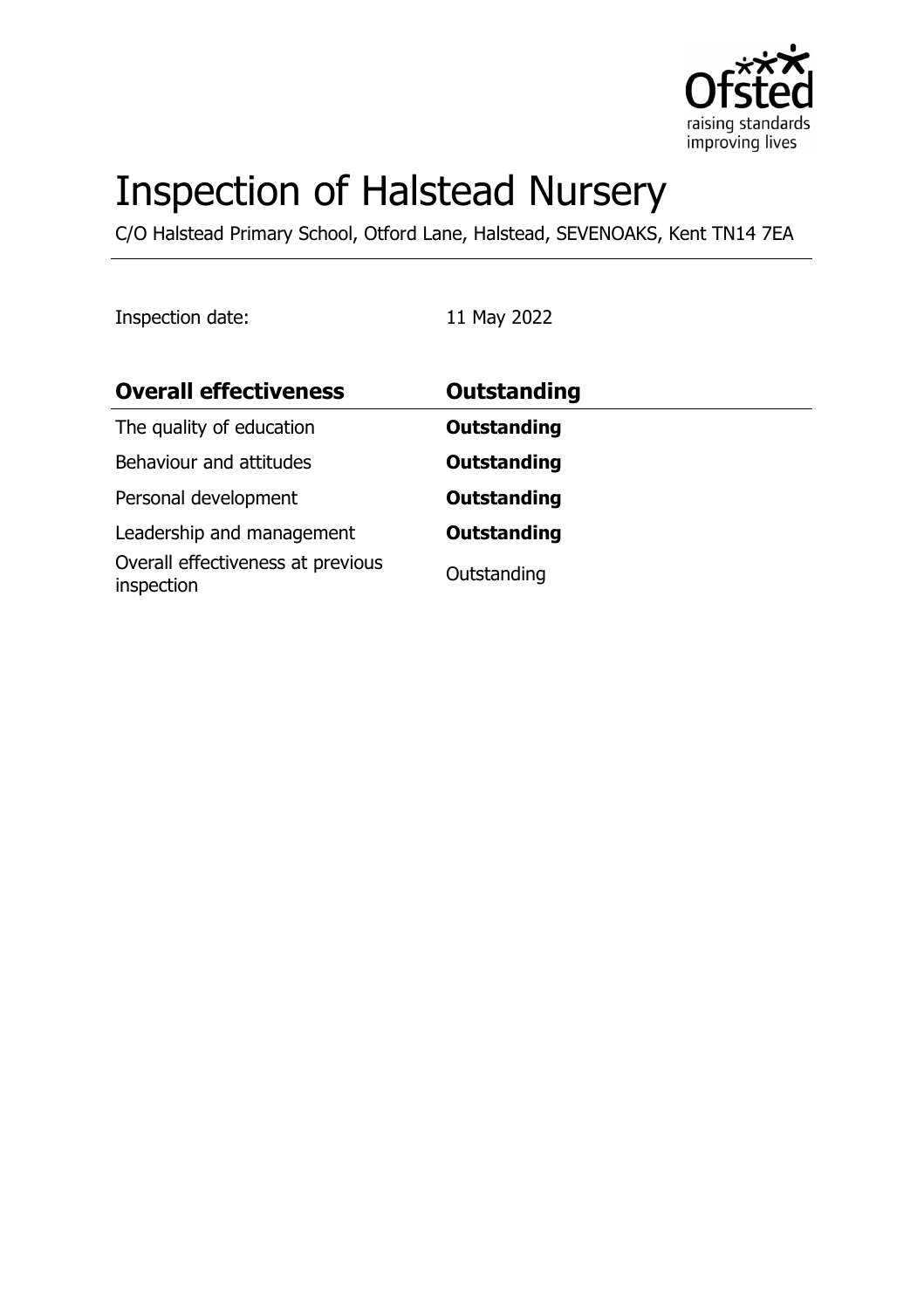

# **What is it like to attend this early years setting?**

#### **The provision is outstanding**

Children thrive in this exceptional setting. They are extremely happy and secure and build excellent relationships with staff, who all know their key children incredibly well. Children confidently choose what they want to do and ask for help when needed. They are empowered to take control of their learning with skilled guidance from staff. Children have excellent manners, and they play cooperatively in the stimulating learning environments that staff provide.

Children have many fantastic opportunities to enhance their physical development. They learn to confidently manage their own risk with skill as they balance and pedal bicycles without stabilisers around the playground. Children have an amazing understanding of healthy lifestyles. Through discussions, they demonstrate how they understand the benefits of a healthy diet on their growing bodies.

Children's behaviour is excellent. They are very focused and enthusiastic in their play and the adult-led sessions on offer. Children learn to share and take turns as they play incredibly well together with their friends. They fully understand what is expected of them and show excellent independence from a young age. For instance, they are completely self-sufficient as they access the snack bar. Children enjoy tidy-up time and do this without adult intervention. Children have an incredible understanding of effective hygiene routines and thoroughly wash their hands at appropriate times without being prompted.

### **What does the early years setting do well and what does it need to do better?**

- $\blacksquare$  Children thrive in a highly enriching learning environment. They make excellent progress in all areas of learning. The curriculum is ambitious for all children, including those with special educational needs and/or disabilities. A wide range of stimulating and challenging learning experiences allow children to build on and extend their skills.
- $\blacksquare$  Partnership working with parents is excellent. Parents say that they would not hesitate to recommend the setting and that the manager and staff go 'above and beyond' to offer support. They highly commend the staff team and feel a part of their children's educational experience. Parents state that they receive regular feedback and information on how to support their child's learning at home.
- $\blacksquare$  The manager and staff constantly plan and reflect on their existing outstanding provision. They meticulously identify where improvements are needed, based on their monitoring and observations. The manager is highly motivated to maintain a strong focus on staff's professional development needs. Recent staff training on 'communication-friendly settings' has enhanced children's development immensely in their communication and language skills. Additionally, staff's well-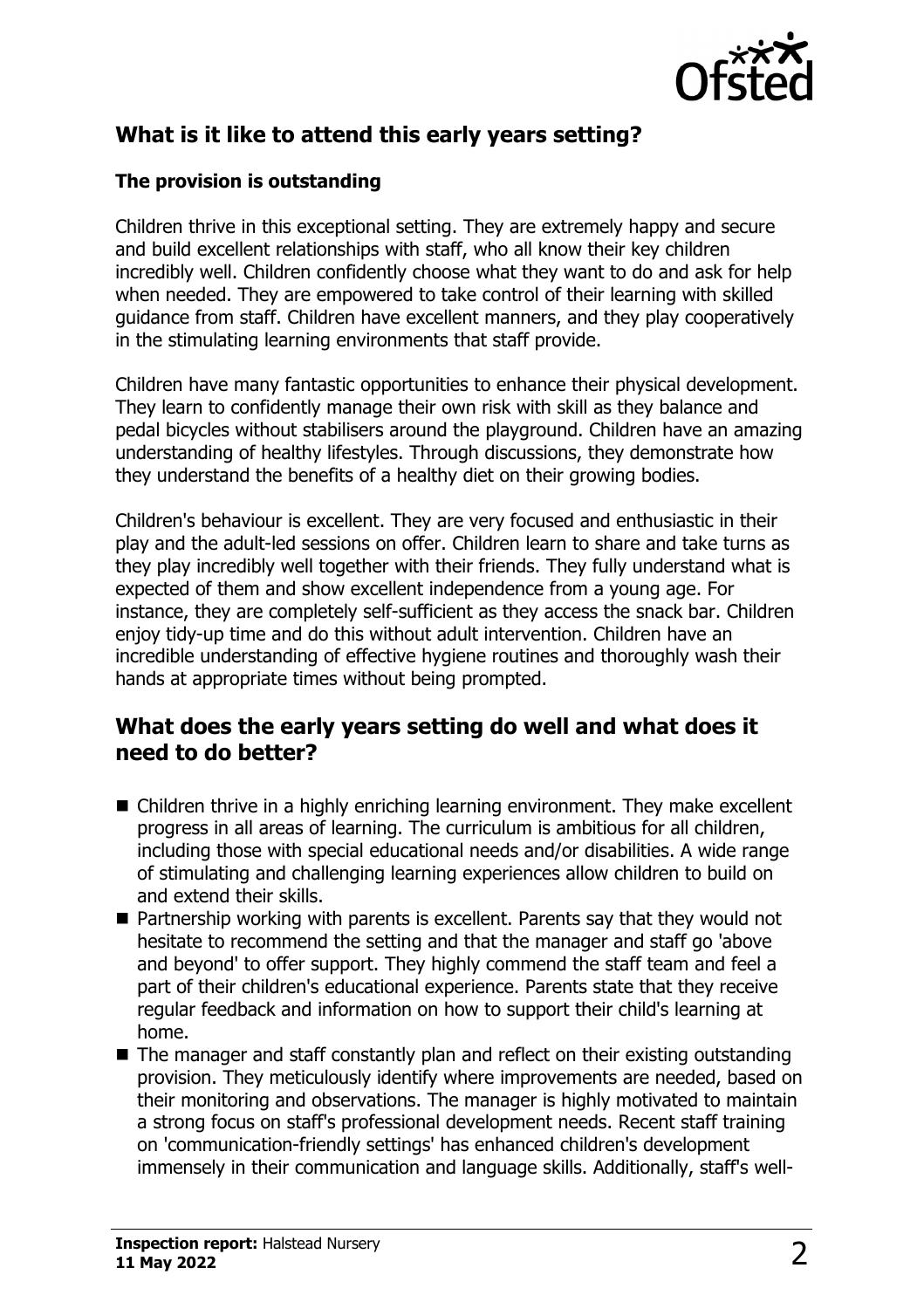

being is a high priority. Staff comment that they are extremely well supported.

- Staff place the utmost priority on developing children's communication and language skills. Children take great pleasure in retelling stories from pictures. They show exceptional recall and fluency as they talk about the events in the 'Cinderella' story. This skill is further extended as children explore different types of books that tell the same story. They consider what book may be most appropriate for them. This supports a deeper understanding of stories.
- Children demonstrate excellent early literacy skills and are exceptionally well prepared for their next stage of education. For example, older children recognise different letters and the sounds that they make. In addition, they are able to confidently blend the sounds together to create short words. Children learn to write letters correctly in their name.
- $\blacksquare$  Children gain an incredibly in-depth knowledge about the world they live in, which encourages them to care deeply for the environment and their local community. For example, the nursery complete 'Global Goals'. This includes teaching children to understand sustainability. Children enjoy a book swap where they exchange their pre-loved books with their friends. They participated in preparing gifts for the local elderly residents at Christmas, and enjoy nurturing their own herbs and plants in the nursery garden.
- Leaders maintain outstanding links with other professional organisations for further support in children's learning. Staff accurately identify gaps in children's learning very early on through regular observations. These gaps rapidly close with the involvement of professionals and the exceptional commitment of the staff for children to always achieve the best they can.

# **Safeguarding**

The arrangements for safeguarding are effective.

The manager and staff have a strong focus on safeguarding children and families. The environment inside and outside is very well maintained to minimise hazards and keep children safe. Staff are alert to the signs of abuse, and they know the process to follow if they are concerned a child is at risk of harm. Children develop an exceptional understanding of safety. They gain excellent skills for their future, including a very good understanding of assessing risks. For example, staff ask thought-provoking questions about why something may not be safe. This means that children learn to think about how to ensure their environment is safe.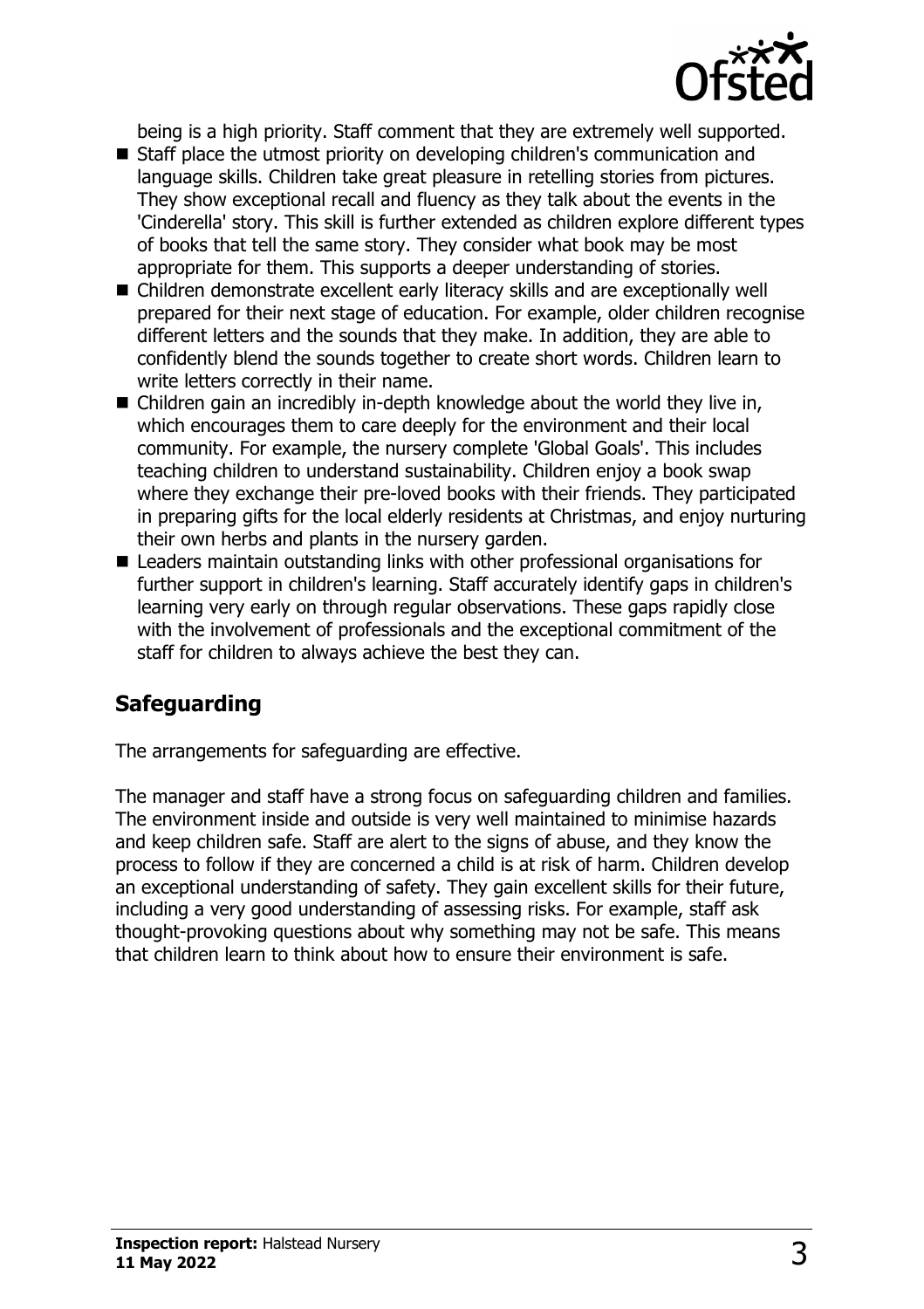

| <b>Setting details</b>                              |                                    |
|-----------------------------------------------------|------------------------------------|
| Unique reference number                             | 127219                             |
| Local authority                                     | Kent                               |
| <b>Inspection number</b>                            | 10108461                           |
| <b>Type of provision</b>                            | Childcare on non-domestic premises |
| <b>Registers</b>                                    | Early Years Register               |
| Day care type                                       | Full day care                      |
| Age range of children at time of<br>inspection      | $1$ to $4$                         |
| <b>Total number of places</b>                       | 25                                 |
| Number of children on roll                          | 29                                 |
| Name of registered person                           | <b>Halstead Nursery Committee</b>  |
| <b>Registered person unique</b><br>reference number | RP904817                           |
| <b>Telephone number</b>                             | 07950681846                        |
| Date of previous inspection                         | 10 March 2015                      |

## **Information about this early years setting**

Halstead Nursery was established in 1963. It is based in the grounds of Halstead Community Primary School in Kent. The nursery opens five days a week during term times. Sessions are from 8.45am until 3.15pm. There are eight staff employed in the nursery. The nursery receives funding for the provision of free education to children aged two, three and four years.

# **Information about this inspection**

#### **Inspector**

Kimberley Luckham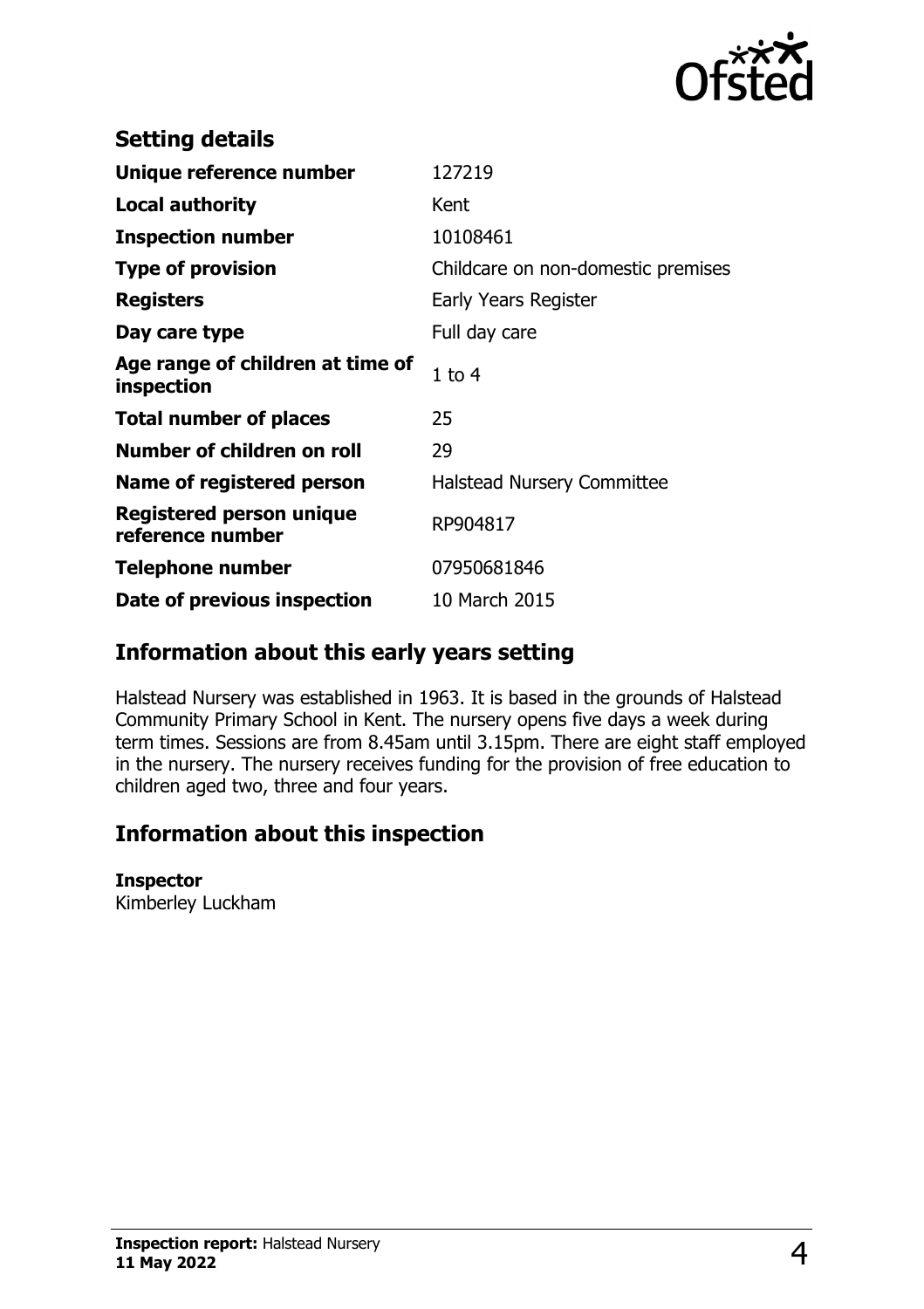

#### **Inspection activities**

- $\blacksquare$  This was the first routine inspection the nursery received since the COVID-19 pandemic began. The inspector discussed the impact of the pandemic with the provider and has taken that into account in their evaluation of the setting.
- $\blacksquare$  The inspector sampled documentation, such as staff files, first-aid certificates and risk assessments.
- $\blacksquare$  The manager and the inspector took part in a learning walk at the start of the inspection to find out what staff intend children to learn and how they implement the curriculum.
- $\blacksquare$  The inspector and the manager carried out a joint observation to find out how they evaluate teaching.
- The inspector spoke to staff and children throughout the inspection and gained the views of parents.

We carried out this inspection under sections 49 and 50 of the Childcare Act 2006 on the quality and standards of provision that is registered on the Early Years Register. The registered person must ensure that this provision complies with the statutory framework for children's learning, development and care, known as the early years foundation stage.

If you are not happy with the inspection or the report, you can [complain to Ofsted](http://www.gov.uk/complain-ofsted-report).